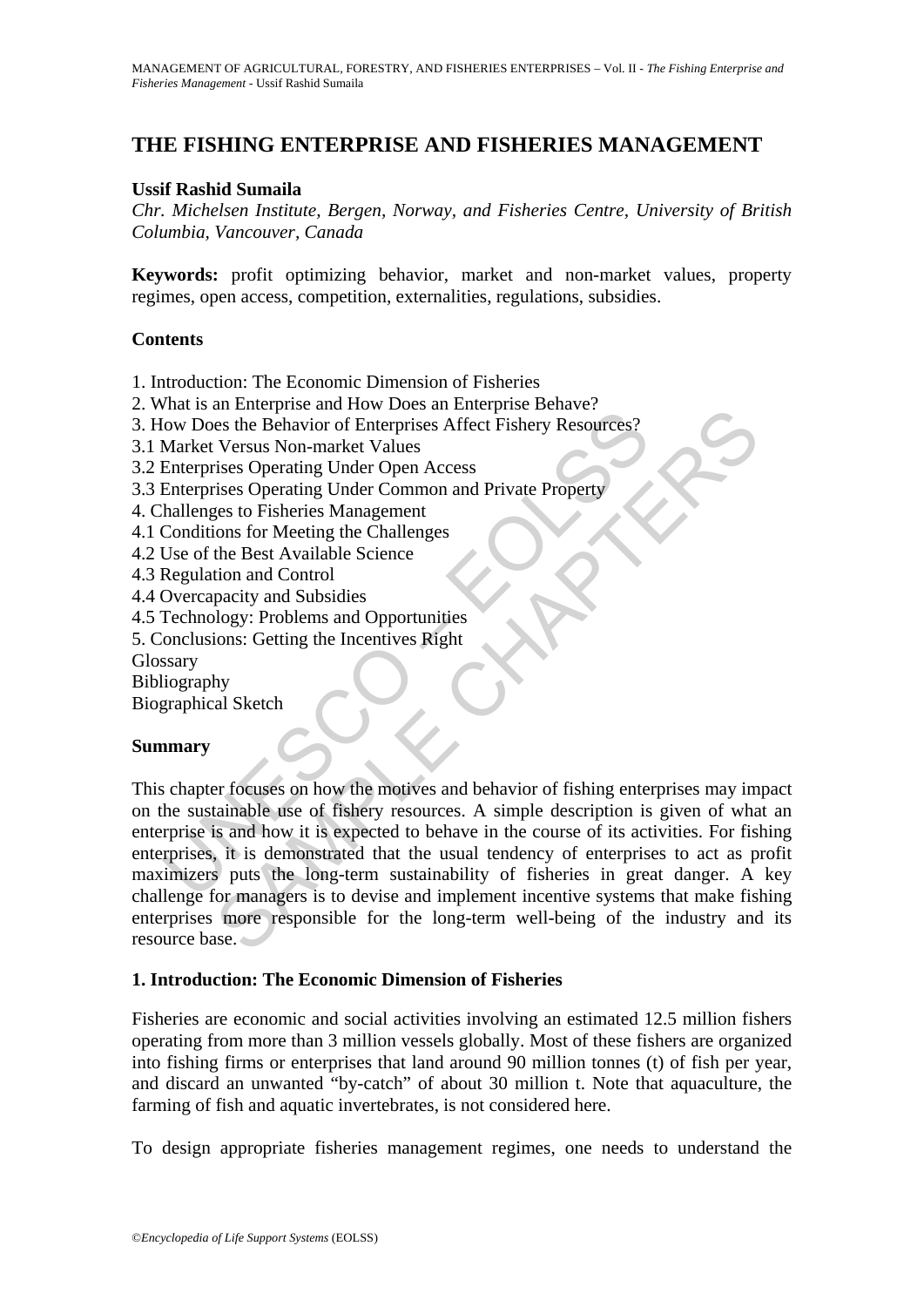reasons why fishing enterprises or firms go out fishing. This contribution is thus structured around four questions. First, what is an enterprise? Second, how do enterprises behave? Third, how does this behavior impact on the long-term sustainability of fishery resources? Fourth, what challenges confront fisheries managers because of the way enterprises operate and behave?

# **2. What is an Enterprise and How Does an Enterprise Behave?**

is not a simple matter. In general, economic theory prescribes<br>wior as the typical behavior of the firm or enterprise. However, explete description, since there is empirical evidence to show that the<br>problem consisting pro a simple matter. In general, economic theory prescribes profit-maximi<br>stectiption, since the firm or enterprise. However, clearly this is tected<br>escription, since there is empirical evidence to show that business execut<br>as Most economic definitions of the firm share the idea that a firm or enterprise should be able to produce (or sell) more efficiently than would its constituent parts acting separately. Hence, economic definitions of the firm entail very explicit optimizing approaches. For instance, the firm is usually regarded as a synergy between different units, jointly exploiting economies of scale. However, describing the behavior of the firm is not a simple matter. In general, economic theory prescribes profit-maximizing behavior as the typical behavior of the firm or enterprise. However, clearly this is not a complete description, since there is empirical evidence to show that business executives may occasionally deviate from profit-maximizing behavior. This caveat notwithstanding, economists generally believe that the profit-maximization hypothesis is still a useful guide for predicting, in most sectors, the behavior of the firm or enterprise. The next question to ask here is, do enterprises of the fisheries sector also behave according to the profit-maximization hypothesis? The evidence at hand suggests that this is the case for firms involved in commercial and distant-water (deep sea) fishing, that is, for the firms contributing the bulk of the world fisheries catches, though this may not always apply in aboriginal and other traditional fisheries.

# **3. How Does the Behavior of Enterprises Affect Fishery Resources?**

# **3.1 Market Versus Non-market Values**

Thus, given that fishing enterprises generally seek to maximize their discounted profits from their fishing activities, what are the chances that the goal of sustainable fisheries will be achieved?

One can categorize the benefits from marine ecosystems into market and non-market benefits. Even though economic theories, especially of the Rawlsian and to some extent the utilitarian variety, are broad enough to conceive of non-market benefits, it is almost always the case, in practice, that economic actors put more weight on market benefits when they go out to exploit resources embedded within marine ecosystems. This leads to the ecosystems being treated as "mines" for products that are traded in the market. As expected, this results in the degradation of the ecosystem. Economists attribute this degradation to what they call an "externality," that is, a situation in which economic agents impose external costs upon society. With no market values to provide incentives for the preservation of those features of ecosystems that provide non-market values and services, the inevitable result is the misuse of ecosystems by enterprises, each separately seeking to maximize its profit.

For most economists, the source of an externality is typically found in the absence of fully defined property rights, whether to a group such as a community, a country, or an individual or firm. Hence, the further discussion in this section is structured around